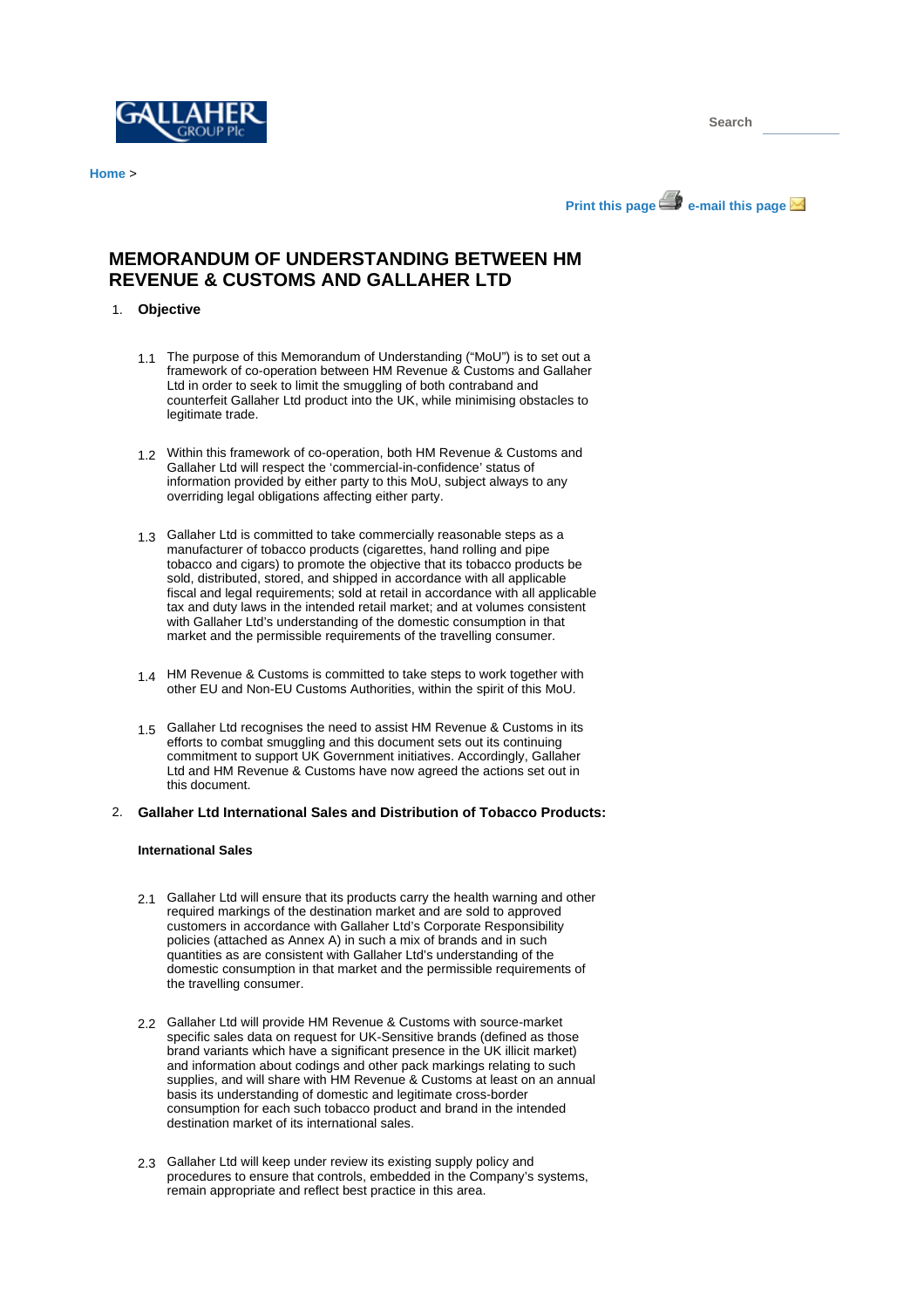#### **International Markets**

- Gallaher Ltd will consult with HM Revenue & Customs to identify and 2.4 analyse smuggling risks before entering UK-Sensitive brands into new markets or, in respect of UK-Sensitive brands in existing markets, significantly increasing volumes sold or selling to new market distributors.
- Gallaher Ltd will facilitate visits by HM Revenue & Customs, if required, to its international markets where UK-Sensitive brands are sold, in order to assist HM Revenue & Customs develop a better knowledge and understanding of these overseas markets. 2.5

## **International Distribution**

- Where HM Revenue & Customs have concerns about Gallaher Ltd brands 2.6 entering the UK from a specific market, Gallaher Ltd will provide, on request, source-market specific data relating to current approved market distributors, proposed new market distributors and any discontinued market distributors for those brands.
- Gallaher Ltd will make all reasonable efforts to ensure that all its customers 2.7 are similarly committed, through adoption of Gallaher Ltd's Corporate Responsibility policies, to taking action to prevent product being diverted by smugglers.
- Gallaher Ltd will, where there is a reasonable prospect of success, take 2.8 action against suspected trademark infringements under Article 5 of Council Directive 89/104/EEC. Where HM Revenue and Customs receives a request for assistance with such action from Gallaher Ltd, HM Revenue and Customs will provide all reasonable assistance.
- Gallaher Ltd will support all reasonable ways in which the industry, and 2.9 Gallaher Ltd in particular, can join with HM Revenue & Customs to maximise supply chain controls, disincentives and sanctions against those retailing EU duty paid tobacco products in quantities that are not consistent with Gallaher Ltd's understanding of the domestic consumption in that market or the permissible requirements of the travelling consumer.

## 3. **Anti-Smuggling Measures**

## **General Assistance**

- 3.1 In order to address the smuggling of both contraband and counterfeit product, Gallaher Ltd will provide reasonable assistance to HM Revenue & Customs in its efforts to identify all smuggled product, and track down the smugglers with the overall objective of reducing further or eliminating this unlawful trade.
- Gallaher Ltd will advise HM Revenue & Customs of all suspected sources 3.2 of counterfeit product (including manufacturing sites and supply chains) wherever it may occur, that may be destined for or seized in the UK, based on specific intelligence and trend analysis.
- Where Gallaher Ltd gathers data in the course of investigations into 3.3 specific smuggling operations, this shall be shared with HM Revenue & Customs at the earliest opportunity, to ensure that HM Revenue & Customs have the greatest chance of successfully progressing the investigation and securing successful prosecutions.

#### **Technology**

Gallaher Ltd will actively contribute to the Technology Joint Working Group 3.4(comprising representatives of HM Revenue & Customs; those manufacturers party to MOUs; and the Tobacco Manufacturers Association) to identify and assess technologies that would enable HM Revenue & Customs to detect material quantities of genuine tobacco products either smuggled into or being transported within the UK, and advise on how and when any new technology should be implemented.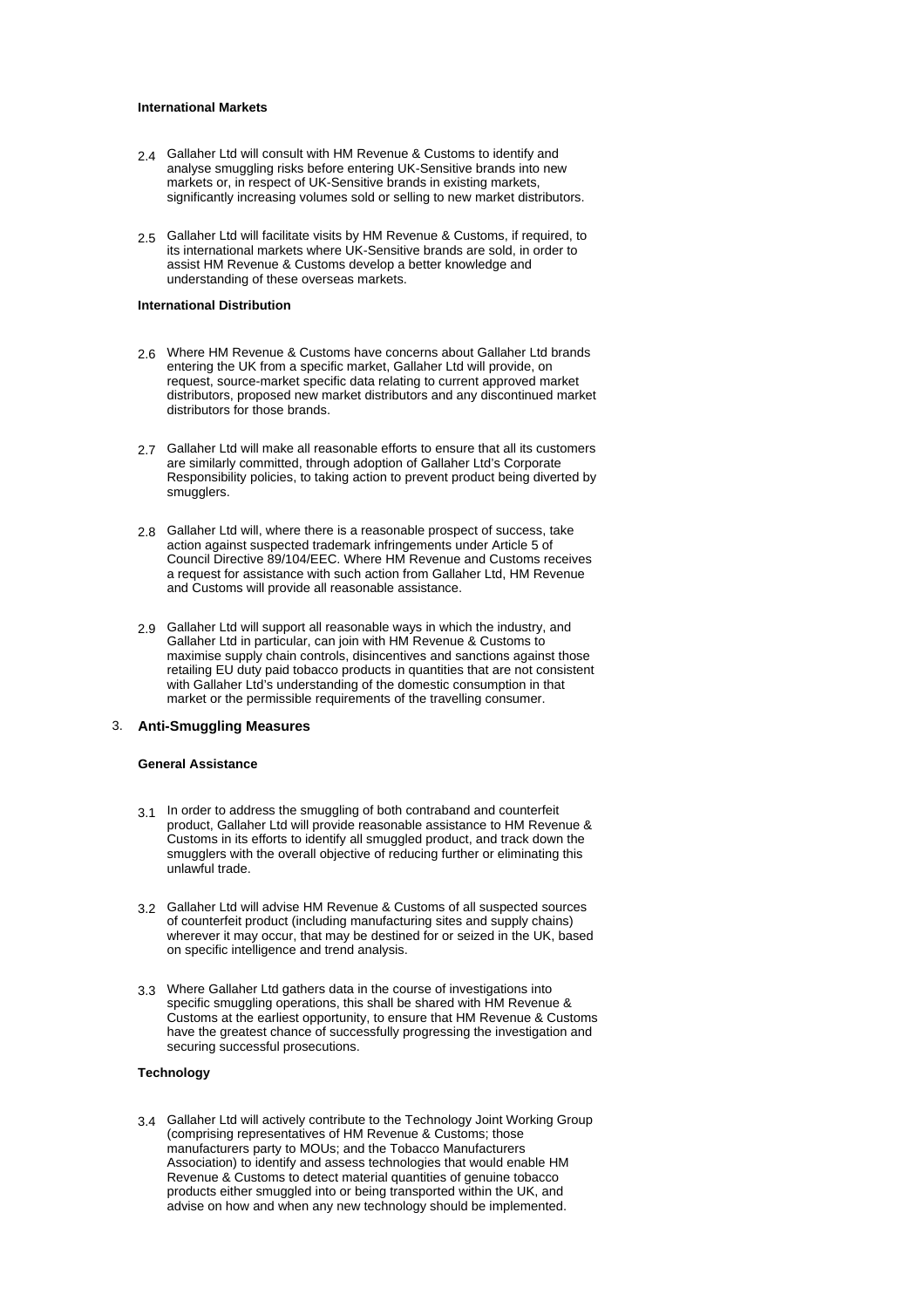## 4. **Seizures**

- For material seizures of tobacco products bearing Gallaher Ltd Trademarks 4.1 by HM Revenue & Customs or other Customs Authorities, in circumstances where it is identified as destined to be smuggled into the UK without payment of UK duty, Gallaher Ltd and HM Revenue & Customs will apply the procedures set out in this Clause. Seizures will be considered material if they are of at least 100,000 cigarettes or 50 kg of hand-rolling tobacco.
- 4.2 HM Revenue & Customs will:
	- 4.2.1 notify Gallaher Ltd within 15 UK working days of any material seizures it may make of tobacco products bearing Gallaher Ltd trademarks (including the date, location, size and brand composition thereof) that have or may have been smuggled into the UK market for re-sale.
	- 4.2.2 allow Gallaher Ltd access to inspect the seized product within 15 UK working days of notification of seizure, and to select random samples of the seized product for examination. HM Revenue & Customs may also select samples which Gallaher Ltd must examine for tracking and tracing. Where the seizure has been made by another Customs Authority, HM Revenue & Customs will use best endeavours to secure the same facilities.
	- 4.2.3 after inspection and sampling (for tracking and tracing and evidential purposes) has taken place destroy all seized tobacco products. Where the seizure has been made by another Customs Authority, HM Revenue & Customs will use best endeavours to ensure that seized products are similarly destroyed and not placed onto the market.
- Gallaher Ltd will provide HM Revenue & Customs with accurate and 4.3 comprehensive responses to tracking and tracing requests and provide within 20 working days following the receipt of samples of these packs a written response stating whether the seized tobacco products are genuine or counterfeit. In the case of genuine Gallaher Ltd tobacco products the following information will be provided:
	- i. the place of manufacture of the seized product;
	- ii. the date of manufacture of the seized product;
	- iii. country of intended destination for the seized product;
	- iv. any intervening warehousing and shipping used by Gallaher Ltd when exporting the seized tobacco product from their country of manufacture to their intended destination country;
	- the identity of the First Purchaser outside of the company, of the seized product, and related payment records. Where regular seizures are made where it is not possible to identify the First Purchaser outside of the company, Gallaher Ltd and HM Revenue & Customs will jointly identify alternative measures in order to identify the point of supply chain weakness;
	- vi. the identity of any known Subsequent Purchaser of the seized product; and
	- vii. information about codings and other pack markings.
- HM Revenue & Customs will make Gallaher Ltd aware of any concerns 4.4 about specific traders, or destination markets from which significant volumes of manufactured tobacco products are seized being smuggled into the UK. 'Significant' in this sense may refer, amongst other things, either to the volume of seizures or the proportion of seized product in relation to the total volume supplied to a particular market.
- Gallaher Ltd will consider with HM Revenue & Customs the appropriate 4.5 actions to be taken if significant volumes of Gallaher Ltd tobacco products for any market, are smuggled into the UK.
- 4.6 If the evidence indicates that product has been smuggled, or (if seized prior to entry into the UK) was intended to be smuggled, into the UK in commercial quantities for re-sale and Gallaher Ltd concludes that the first customer cannot demonstrate sufficient effective control of its products to prevent repetition, then Gallaher Ltd will take steps to restrict supply including if necessary delisting and refusing further supplies to that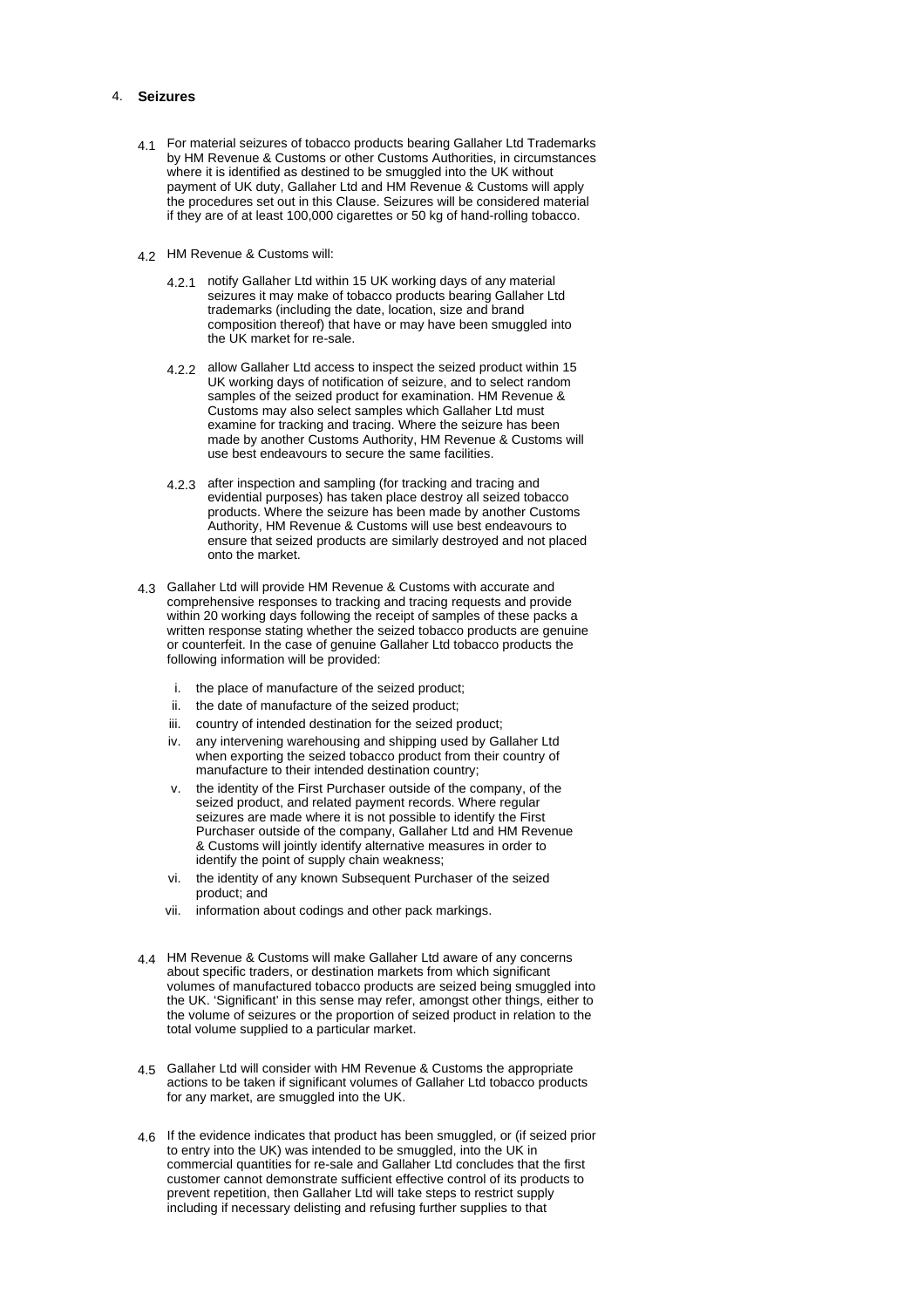customer.

## 5. **Counterfeit Product**

## **Manufacture and Supply of Counterfeit Tobacco Products**

- 5.1 Gallaher Ltd will:
	- 5.1.1 Establish effective internal controls needed to ensure that none of its materials and equipment, used in the manufacturing of tobacco products, are sold or diverted to manufacturers of illicit tobacco product
	- 5.1.2 Report any significant losses of machinery and materials to HM Revenue & Customs. Machinery and materials include as a minimum:
		- i. Cigarette production machinery
		- ii. Cigarette and HRT packing machinery
		- iii. Cigarette paper<br>iv. Tipping paper
		- Tipping paper
		- v. Filter tips
		- vi. Packaging
		- vii. Raw and processed tobacco product
- Where HM Revenue & Customs identifies a UK counterfeit production 5.2 facility manufacturing counterfeit Gallaher Ltd product it will allow, within 10 UK working days of its closure by HM Revenue & Customs, Gallaher Ltd access to inspect the facility (including all machinery and materials therein), operational requirements permitting. Where a counterfeit production facility manufacturing counterfeit Gallaher Ltd product is identified overseas. HM Revenue & Customs will wherever possible secure access for Gallaher Ltd.
- Following inspection of a counterfeit production facility, Gallaher Ltd will 5.3 provide HM Revenue & Customs within 20 working days a written report providing its assessment of the source of any machinery and materials identified and the potential production capacity of the facility.

#### **Smuggling of Counterfeit Tobacco Products**

- Gallaher Ltd will advise HM Revenue & Customs based on specific 5.4 intelligence and trend analysis of how, and from where, counterfeit products are being supplied into the European Union and other markets, on the assumption that those products may be diverted from those markets to the UK.
- 5.5 If Gallaher Ltd suspects that goods within Europe may infringe its intellectual property rights (IPR), it shall apply to the relevant customs authorities for action to be taken pursuant to Article 5 of Council Regulation 1383/2003.
- HM Revenue & Customs will work and share information with Gallaher Ltd 5.6 (subject to the provisions of the Revenue and Customs Act 2005, Section 18) to identify, trace, deter and prevent trade in counterfeit product and where appropriate, provide information, advice and support to assist Gallaher Ltd's investigations into the up-stream activity of the counterfeit trade.
- Further to the procedures agreed under Sections 4.2 and 4.3, in the case of 5.7 seizures of counterfeit versions of their tobacco products Gallaher Ltd will provide the following information wherever possible:
	- i. the type of machinery used to manufacture the seized product (with details of any distinguishing characteristics such as markings)
	- ii. information about codings and other pack markings;
	- iii. information about the paper, tips, packaging and tobacco used in the manufacture of the seized product;
	- iv. the place of manufacture of the seized product;
	- v. a description of the variant of the counterfeit Gallaher Ltd seized tobacco product and links to any previous seizures